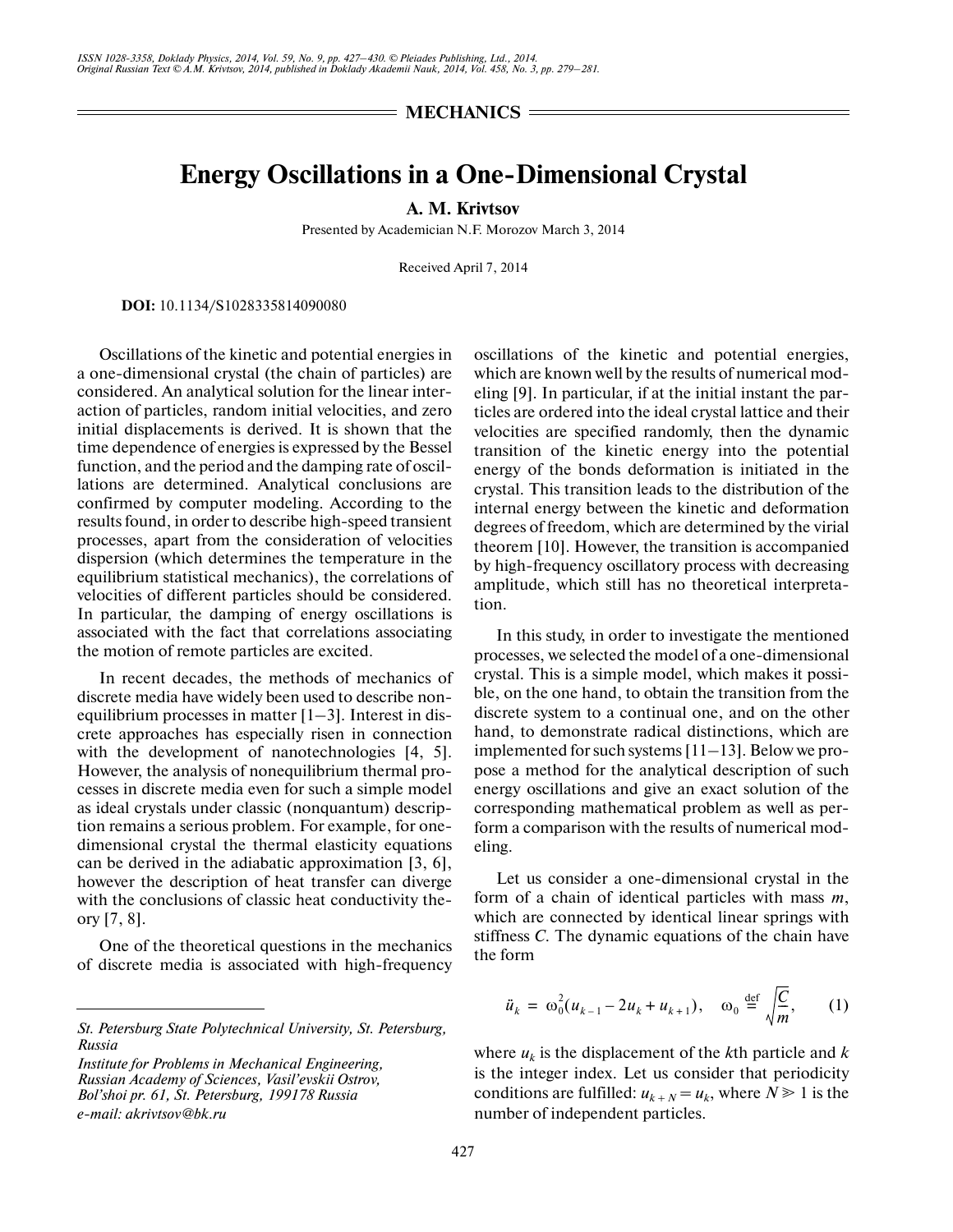

**Fig. 1.** Oscillations of the (*1*) kinetic and (*2*) potential energies in a one-dimensional crystal.

Let us introduce the operator of averaging by the index for arbitrary quantity  $f_k$ , which characterizes the motion of the *k*th particle,

$$
\langle f_k \rangle = \frac{1}{N} \sum_{k=1}^{N} f_k. \tag{2}
$$

In this case, the specific (per particle) kinetic, poten tial, and total energy can be determined by the formu las

$$
K = \frac{1}{2}m\langle v_k^2 \rangle, \quad \Pi = \frac{1}{2}C\langle \varepsilon_k^2 \rangle, \quad E = K + \Pi, \quad (3)
$$

where particle velocities  $v_k = \dot{u}_k$  and deformations of bonds  $\varepsilon_k = u_k - u_{k-1}$  are introduced. It is evident that the total energy is constant, while the kinetic and potential energies depend on time *t*.

Let us admit that the displacements of particles equal zero at  $t = 0$ , while the velocities are distributed randomly, which corresponds to  $\Pi = 0$ ,  $K = E$ . The dynamics of varying the energies obtained by the numerical integration of Eqs. (1) under the mentioned initial conditions is shown in Fig. 1. The variation in energies is calculated for  $N = 10^6$  and  $0 \le t \le 5T_0$ , where  $T_0 \stackrel{\text{def}}{=} \frac{2\pi}{\sqrt{2}}$ . Even for such a short time interval, the convergence of energies to the limiting value *E*/2 is quite noticeable, which agrees with the virial theorem [10]. In this case, the variation in energies has an oscillatory  $rac{2\pi}{\omega_0}$ 

character with the period close to  $T_0/4$ .

Let us derive the analytical expressions that make it possible to describe the energy oscillations. In order to do this, following [14], let us introduce generalized energies

$$
K_n \stackrel{\text{def}}{=} \frac{1}{2} m \langle v_k v_{k+n} \rangle, \quad \Pi_n \stackrel{\text{def}}{=} \frac{1}{2} C \langle \varepsilon_k \varepsilon_{k+n} \rangle, \qquad (4)
$$

where averaging is performed by repeating index *k*. Formulas (4) at  $n = 0$  give usual energies (3). If the latter are determined by the dispersions of velocities and deformations, then the generalized ones are deter mined by correlations of the same quantities for parti cles, the index of which differs by *n*.

Differentiation of the generalized energies with the use of dynamic equations (1) allows us to derive the following identities:

$$
\dot{K}_n + \dot{\Pi}_n = 0 \Rightarrow E_n \stackrel{\text{def}}{=} K_n + \Pi_n = \text{const}, \quad (5)
$$

$$
\ddot{\Pi}_n = -2\omega_0^2 (L_{n-1} - 2L_n + L_{n+1}), \quad L_n \stackrel{\text{def}}{=} K_n - \Pi_n. (6)
$$

Identity (5) means that the conservation law similar to the conservation law of the total mechanical energy is fulfilled for the generalized energies; quantity  $E_n$  serves as a generalized total energy. When deriving identities (5) and (6), we used a postulate that the values of average quantities calculated for the chain are invariable with its reflection. This postulate is valid for  $N \to \infty$  and makes it possible to use equality  $\langle f_k g_{k+n} \rangle = \langle f_k g_{k-n} \rangle$ for any  $f_k$ ,  $g_k$ , and any integer *n*.

Excluding quantities  $K_n$  and  $\Pi_n$  from identities (5) and (6), we derive the differential-difference equation for the generalized Lagrangian function *Ln*:

$$
\ddot{L}_n = 4\omega_0^2 (L_{n-1} - 2L_n + L_{n+1}), \tag{7}
$$

which coincides in form with the dynamic equation of chain (1) and differs only by the value of the coeffi cient on the right side. By virtue of the periodicity of the chain and the properties of the averaging operator, quantities  $L_n$  are periodic and even by index *n*:  $L_{n+N}$  =

 $L_n$ ,  $L_{-n} = L_n$ . The initial values of quantities  $L_n$  and  $\dot{L}_n$ , which are determined by dispersion and correlations of velocities and displacements of particles at  $t = 0$ , serve as the initial conditions for Eq. (7).

Let us assume that the initial velocities of various particles are independent and the initial displacements are absent. Then, using definitions  $(4)$ , we derive at  $t = 0$ 

$$
L_n = E\delta_n, \quad \dot{L}_n = 0, \quad 0 \le n < N,\tag{8}
$$

where  $\delta_n$  is the Kronecker symbol equal to the unit at  $n = 0$  and equal to zero in all other cases.

Considering (7) as the set of linear differential equations with initial conditions (8), we can derive the

DOKLADY PHYSICS Vol. 59 No. 9 2014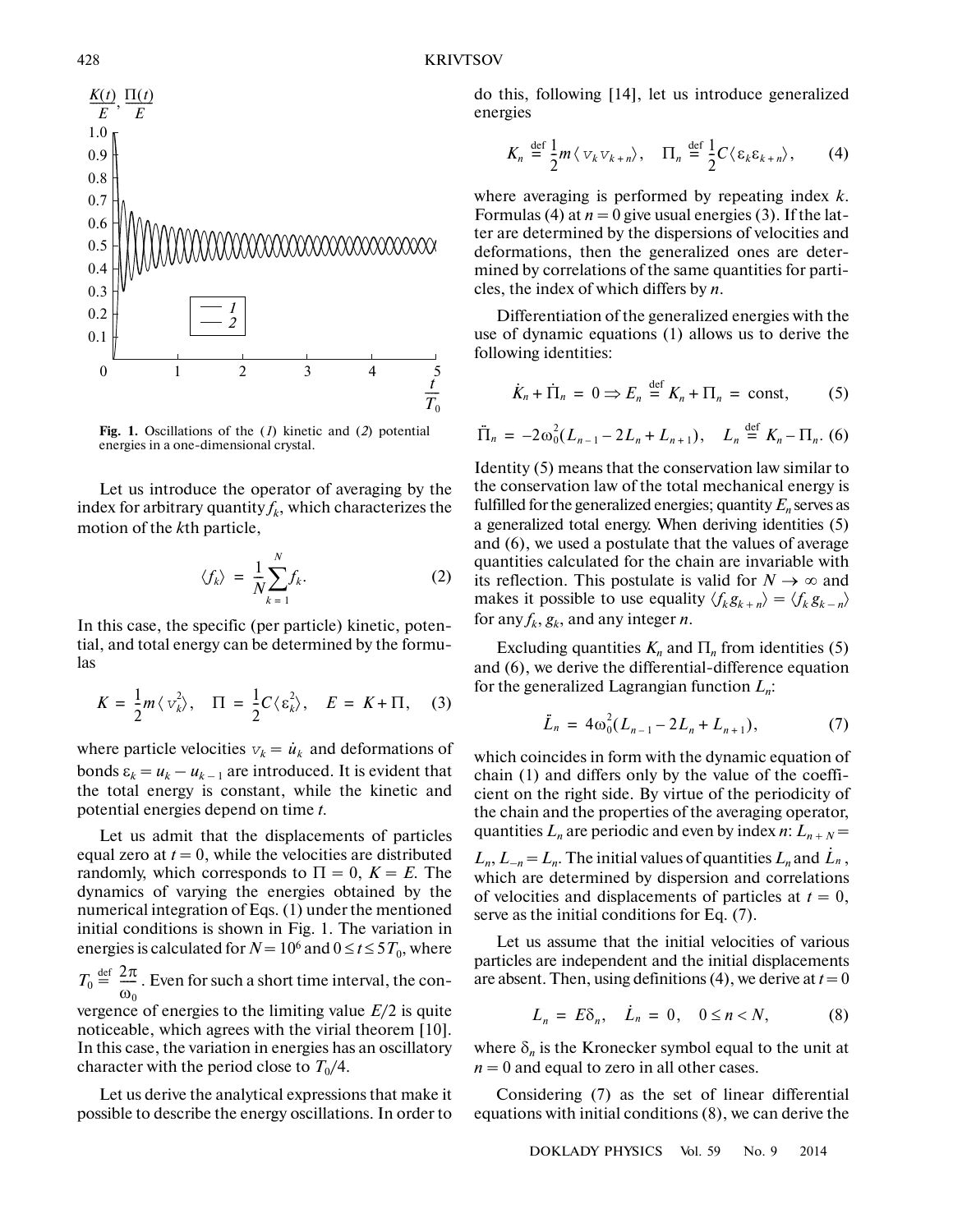analytical solution, which takes the form in the limit *N* → ∞:

$$
L_n(t) = EJ_{2n}(4\omega_0 t), \qquad (9)
$$

where  $J_k(\tau)$  is the first-order Bessel function [15]. According to the derived solution, the Lagrangian function  $L = L_0(t)$  satisfies the differential Bessel equation

$$
\ddot{L} + \frac{1}{t}\dot{L} + 16\omega_0^2 L = 0, \qquad (10)
$$

which can be interpreted as the equation of oscilla tions of the material point under the effect of a linear spring and viscous friction force with the coefficient inversely proportional to time. At large *t*, formula (9) can be presented [15] in the form

$$
L_n(t) = (-1)^n \frac{E}{\sqrt{2\pi\omega_0 t}} \cos\left(4\omega_0 t - \frac{\pi}{4}\right) + O(t^{-3/2}). \tag{11}
$$

Thus, oscillations occur with frequency  $4\omega_0$ , while the amplitude of oscillations is inversely proportional to the root of time. With the use of solution (9), the spe cific kinetic and potential energies can be represented in the form

$$
K(t) = \frac{E}{2}(1 + J_0(4\omega_0 t)),
$$
  
\n
$$
\Pi(t) = \frac{E}{2}(1 - J_0(4\omega_0 t)).
$$
\n(12)

Figure 2 presents the results of calculating the Lagrangian function  $L(t)$ : for the numerical solution of the initial problem for chain (1); for the numerical solution of initial problem (7), (8) for the generalized Lagrangian; and analytical solution (9). The numeri cal solution of Eqs. (1) and (7) was undertaken by the method of central differences with an integration step of  $0.01 T_0$ . The initial velocities for the chain (1) were specified using a randomizer with a uniform distribu tion. It is seen from Fig. 2 that all three plots are almost indistinguishable in the accepted scale. We note that in contrast to  $N = 10^6$  steps necessary to attain the required accuracy in the course of the numerical solu tion of chain (1), it was sufficient to have  $N = 10^2$  for Eqs. (7).

Thus, we derived an exact analytical solution, according to which the Lagrangian function for the chain with the stochastic initial conditions varies fol lowing the same law, according to which the central particle for the chain with the deterministic initial conditions moves. The variation in the kinetic and potential energies of the system under consideration is described by the Bessel function, the oscillation period of which is  $T_0/4$ , while the amplitude of oscillations is

DOKLADY PHYSICS Vol. 59 No. 9 2014



**Fig. 2.** Oscillations of the Lagrangian function.

inversely proportional to the root of time. It follows from the found solution that the damping of oscilla tions of energies is determined by excitation of corre lations, which associates the motion of the particles remote from each other. The oscillation period of energies is very small; therefore, it is more correct to associate the temperature in the course of these oscil lations with the total energy rather than with the kinetic energy, which constantly transforms into the potential energy and vice versa. The temperature can be associated with the kinetic energy as is accepted in equilibrium statistical mechanics only after damping the transient process, for which times of about ten periods  $T_0$  are required.

The derived solution, on the one hand, makes it possible to describe the oscillations of energies, which appear when solving the problems by the molecular dynamics methods. On the other hand, similar oscilla tions can appear in actual solids during fast transient processes, for example, under the effect of femtosec ond laser pulses. According to [13], oscillations of a similar nature can cause destruction in discrete sys tems. In addition, processes considered in the article can serve for the description of heat conductivity and internal friction in crystalline solids.

## REFERENCES

- 1. A. N. Andreev, et al., *Mechanics—from Discrete to Con tinuous*, Ed. by V. M. Fomin (Sib. Otd. Ross. Akad. Nauk, Novosibirsk, 2008) [in Russian].
- 2. W. G. Hoover, World Sci. Adv. Ser. Nonlin. Dyn. **25** (2006).
- 3. A. M. Krivtsov, *Deformation and Fracture of Solids with Microstructure* (Fizmatlit, Moscow, 2007) [in Russian].